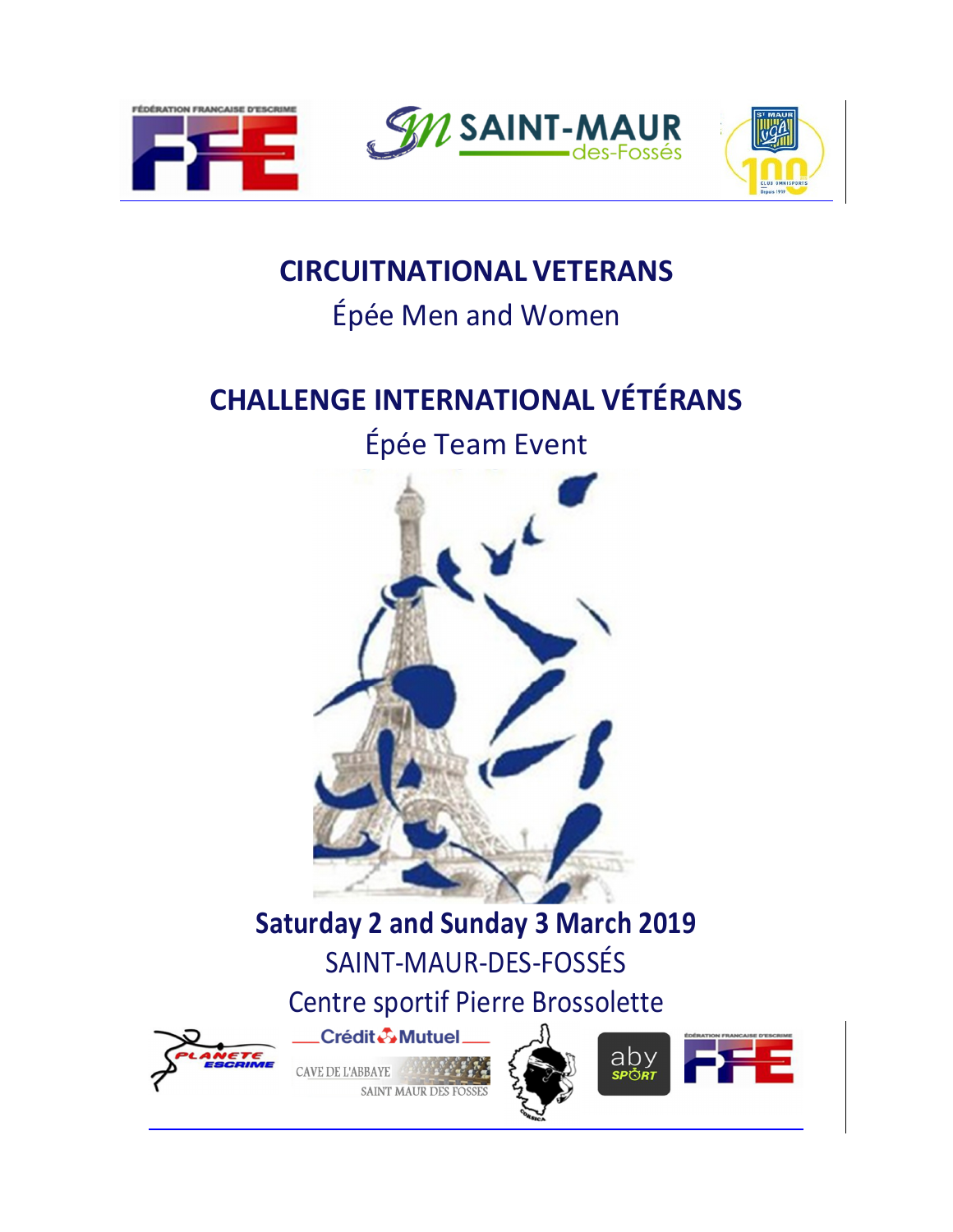## *V.G.A. Escrime – Saint-Maur*

## *2-3 March 2019* **CIRCUIT NATIONAL VÉTÉRANS ÉPÉE**

Men - Women

## *3 March 2019* **CHALLENGE INTERNATIONAL ÉPÉE TEAM EVENT**

Veteran Men – Senior Women

For more information: http://www.vgastmaurescrime.com/ (Vétérans 2019)

### **I – CATEGORIES AND RULES**

Event rules are as defined by the Handbook of Regulations ("Règlement sportif", RS) available on the French Fencing Federation (FFE) website: http://www.escrime-ffe.fr/documents-outils-utiles/reglement-sportif

#### **II – REGISTRATION**

Registration must be completed by **Wednesday 27 February 2019 23:59** at the latest.

- French federation (FFE) fencers and referees must use the FFE website: http://extranet.escrime-ffe.fr
- Other fencers (not registered with FFE) must send an email with their name, surname, gender, club, country and date of birth at the following address: stmaurveterans@gmail.com

Entry fees are €15 for the individual event and €45 for the team event (invited "national teams"). Registration implies acceptance of these rules and regulations and the provisions deriving from them.

Regulations shall apply equally to unregistered and absent fencers.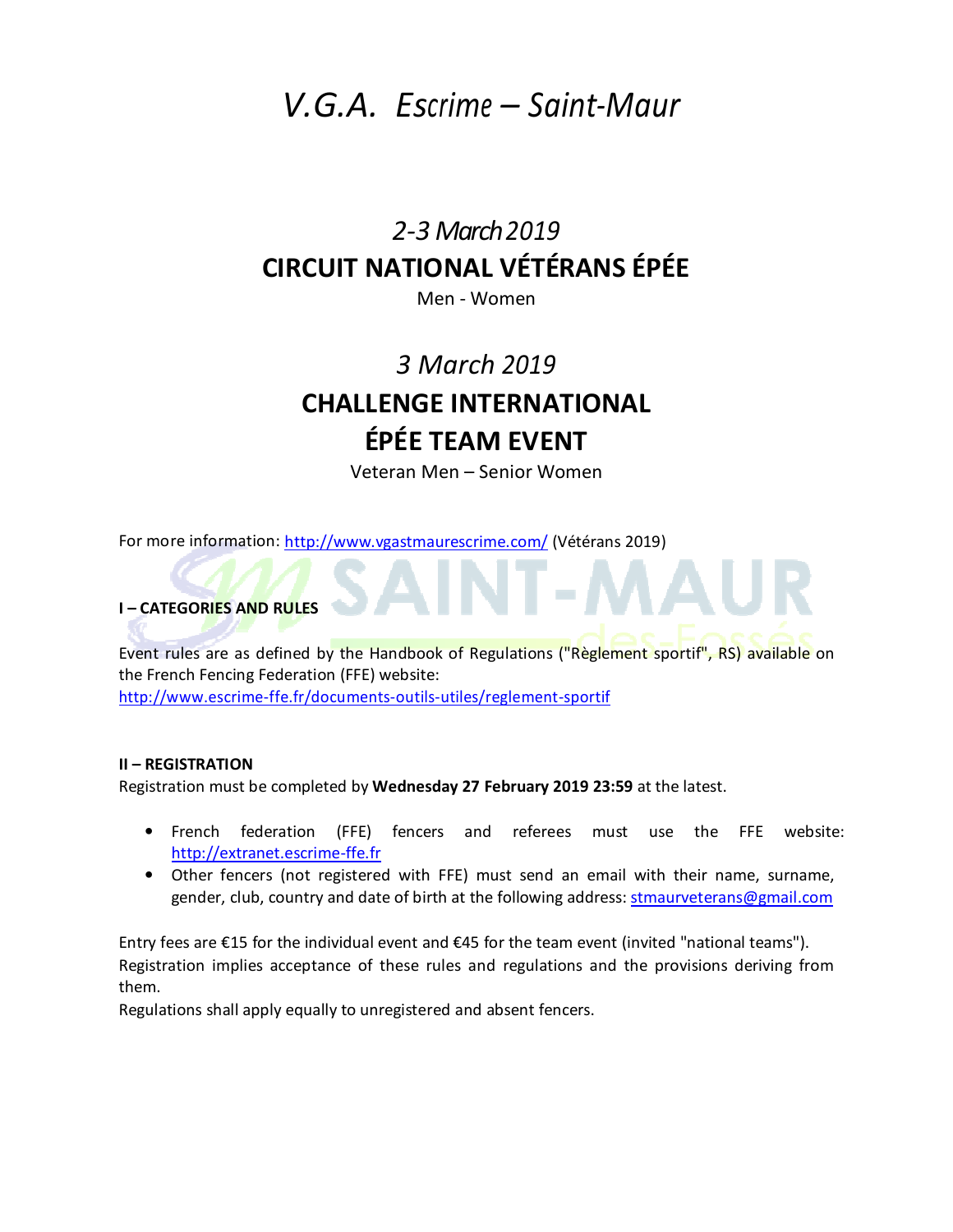#### **III - SCHEDULE**

Saturday 2 March 2019

#### **Men's Veteran National Event (Circuit national)**

Call of competitors: 10:30 Check in close: 11:30

Sunday 3 March 2019

**Team event** 

Call of competitors: 8:00 Check in close: 8:30

#### **Women's Veteran National Event (Circuit national)**

Call of competitors: 9:00 Check in close: 9:30

\*Teams will be allowed to report Saturday 2 March from 12:00 to 17:00.

### **IV – COMPETITION FORMAT**

#### **Men's National Event (Circuit national Hommes)**

**The Circuit national Vétérans Handbook of Regulations will be applied.** 

There is one round of poules (7 or 8 fencers), handicaps included. Individual bouts last until 5 hits or up to 3 minutes, all age groups mixed. Fencers qualify for the direct elimination table (DET) with no repêchage, bouts lasting until 10 hits or up to 2 periods of 3 minutes each, and divided into age groups. DETs are established after the round of poules.

#### **Women's National Event (Circuit national Dames)**

#### **The Circuit national Vétérans Handbook of Regulations will be applied.**

If at least 31 fencers register, there will be 2 rounds of poules of 5 or 6 fencers all age groups mixed, followed by age group DETs depending on the poules results.

#### **International team event**

- Club teams, including foreign teams, zone teams (see latest zoning in the RS) and "national" Veteran Men and Senior Women teams. Teams shall include 3 or 4 fencers.
- As a non official event, the Challenge does not come under FIE, CEE or EVF regulations. "National" teams shall be registered by their national federations or their respective representatives (national veteran committee e.g.).
- During a team match, the sum of the ages of fencers must always be equal or superior to 150 years. Calculation of the sum age of fencers is based on the birth year and competition year. E.g.: 2019 (year of competition) minus 1961 (birth year) = 58 years.
- The FIE regulations concerning the call of fencers to their pistes by the referee shall be strictly applied.
- Veteran women shall be allowed to fence in the Team Event and in the Women's Veteran *Circuit National*.
- One extra handicap hit will be awarded to Women fighting Men. It will be added up to the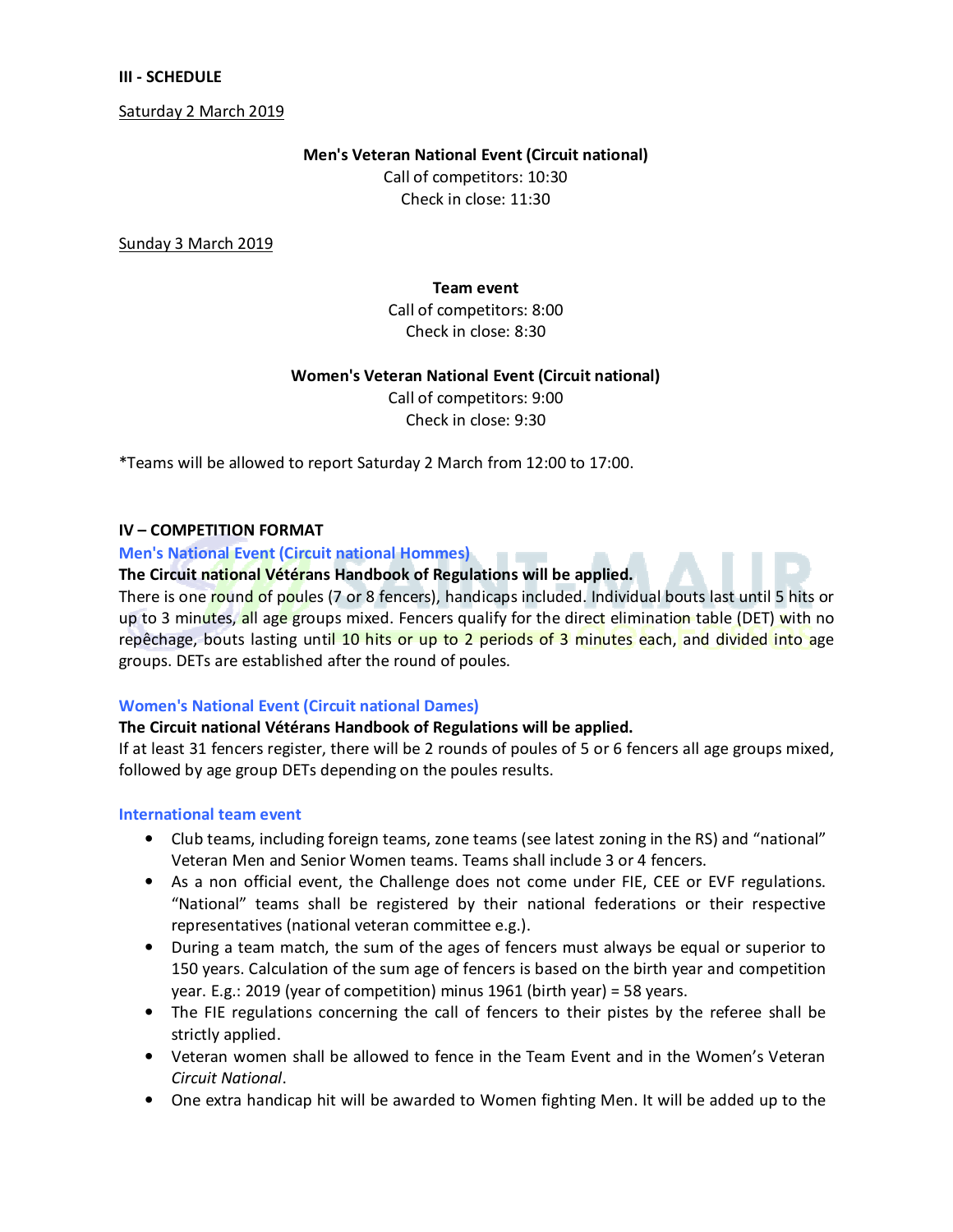handicap hits defined in the applicable Handbook of Regulations within the maximum limit of two.

- Senior Women fencers shall be allowed to fence in the team event where they will be considered as V1 Men. Non Veteran Women will be considered to be 50 so that a team with three women will automatically reach at least 150. Mixed teams (i.e. mixing Women, either Veteran or not, and Men) shall be allowed. The age used for Veteran Women will be their real age augmented by 10 in all categories. Thus a Woman aged 45 will be considered to be 55.
- A Senior Woman will be allowed to be on a team if one of her parents is on that team, whichever club she belongs to.
- *Teams made of FFE fencers (from the same zone) or foreigners will be allowed (registration to be made by Saturday 17:00 at the latest). Such teams will be included in the poule round but won't be eligible to the Main Table A (reserved for clubs and "national teams" only).*

### **Match format**

- Relay system with one or several bouts.
- Each bout is set as 3 relays of 5 winning hits or 3 minutes. Handicaps are applied and announced by the referee before each relay.
- *Thus if a fencer finishes the first relay at 5/2, and the next teammate (V1) meets a V3, the -1 handicap will be applied to bring the score to 4/2. The ensuing relay will then go to 10 winning hits or 3 minutes.*
- If the score is tied at the end of the last period, a 1-minute sudden-death overtime period is fenced between the two fencers on the piste. According to regulations, one fencer is awarded priority by a draw and wins if no point is scored.
- In the relay matches, the non-combativity rule (T87-6) shall be applied both in poules and in the Main table.
- Each team will be allowed only one replacement by bout, to be announced to the referee and the opposing team prior to the beginning of the bout.
- No replacement will be allowed during a bout even in the event of an injury.
- If a fencer withdraws because of injury, the opposing team's score is augmented by the necessary points to reach 5, 10 or 15 depending on which relay was going on.
- If the injury occurs during the first or second bout, a change of fencer shall be allowed for the next bout.
- If a fencer wrongly starts a relay instead of a teammate, the on-going bout will be lost by that team as long as one hit has been scored during the relay.
- Teams must show up in full gear to their piste at the announced starting time for the match.
- If a team fails to show up, referees shall call on them twice and apply the appropriate penalties (as by FIE regulations), before declaring the present team winners if the other team still fails to respond.
- If both teams fail to show up, sanctions shall only be applied as one of the teams arrives. If afetr 5 minutes, both teams are still absent, each shall be awarded a defeat.

### **Competition format**

There shall be one round of poules with 5 or 6 teams, all coming from different leagues or "nations". Bouts shall include 3 relays. Order of fencers to be indicated by team at the start of each bout. DETs shall be established after the round of poules.